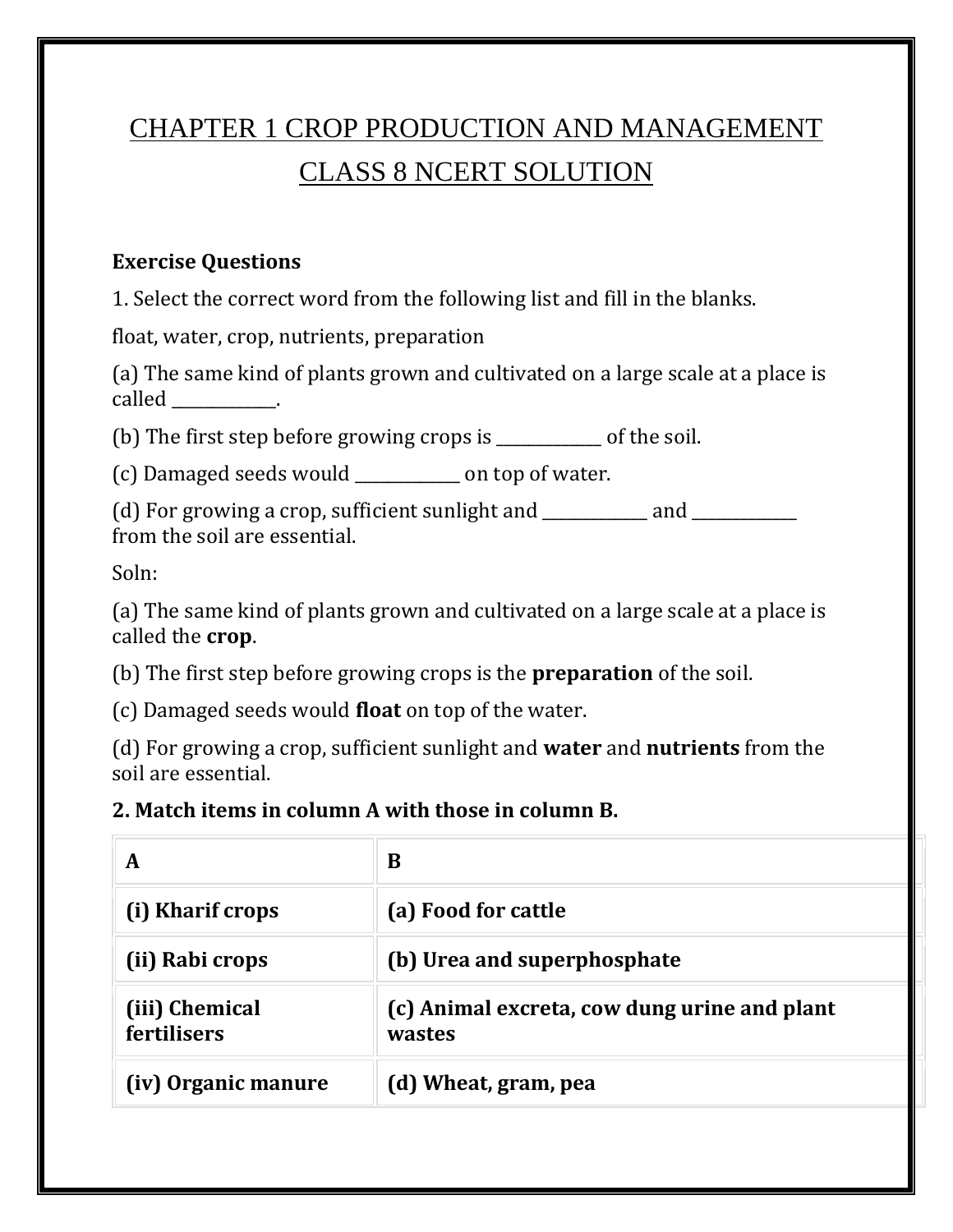|                             | (e) Paddy and maize                                  |  |
|-----------------------------|------------------------------------------------------|--|
| sol:-                       |                                                      |  |
| (i) Kharif crops.           | (e) Paddy and maize.                                 |  |
| (ii) Rabi crops.            | (d) Wheat, gram, pea.                                |  |
| (iii) Chemical fertilisers. | (b) Urea and superphosphate.                         |  |
| (iv) Organic manure.        | (c) Animal excreta, cow dung urine and plant wastes. |  |

### **3. Give two examples of each.**

## **(a) Kharif crop**

## **(b) Rabi crop**

## **Soln:**

Kharif crops- Paddy and maize

Rabi crops- Wheat and Pea

## **4. Write a paragraph in your own words on each of the following.**

- **(a) Preparation of soil**
- **(b) Sowing**
- **(c) Weeding**

## **(d) Threshing**

## **Soln:**

a) Preparation of the soil is the first step in agriculture. Preparation of the soil is done to loosen the soil, which is essential for the root penetration into the soil. This allows the roots to breathe easily. Loosening of the soil allows the growth of earthworms and microorganisms, which will help to keep the soil fertile by adding humus to the soil. Loosening of soil also brings nutrient-rich soil to the top layer, which is essential for the growth of plants.

b) Sowing is an important process in crop production. First, healthy seeds are selected before sowing. After selecting healthy seeds sowing is done by either traditional methods or by using equipment's seed drill.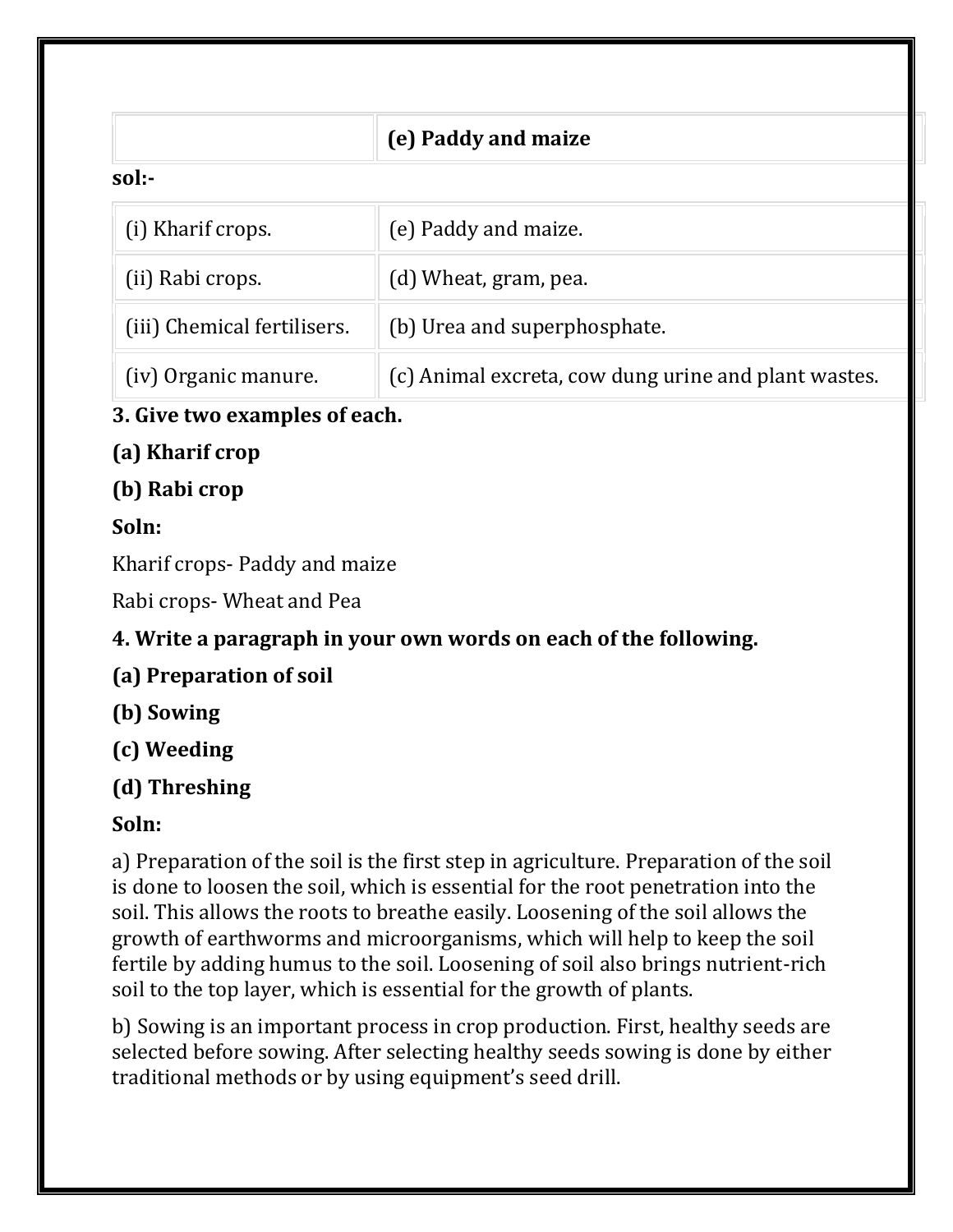c) Removal of unnecessary plants from the field is called weeding. Weeds compete with crop plants for nutrients and water. This will reduce the yield of the desired crops. Weeds also interfere while harvesting and gets mixed with crops. Some weeds are poisonous to animals and humans. Tilling is a common method which helps removal of weeds before sowing crops, manual methods like physical removal of plants are used to remove weeds. Weedicides are sprayed to get rid of weeds, but this method may affect the health of farmers because of chemicals used as weedicides.

d) Process of separating the chaff from the crop is known as threshing. Threshing is carried by a machine called 'combine' which is a harvester as well as a thresher. Threshing is also done by winnowing where to blow of wind is used to separate the chaff from crops.

#### **5. Explain how fertilisers are different from manure.**

#### **Soln:**

| <b>Fertilizers</b>                              | <b>Manure</b>                                                            |
|-------------------------------------------------|--------------------------------------------------------------------------|
| Fertilizer is an inorganic<br>substance.        | Manure is an organic substance.                                          |
| Fertilizers are prepared<br>artificially.       | Manure is obtained by decomposition of animal,<br>plant and human waste. |
| Prepared in factories.                          | Prepared in fields.                                                      |
| Does not provide Humus to the<br>soil.          | Provide humus to the soil.                                               |
| Rich in plant nutrients.                        | Relatively less plant nutrients.                                         |
| Long term usage has adverse<br>effects on soil. | Long term usage improves soil fertility.                                 |

#### **6. What is irrigation? Describe two methods of irrigation which conserve water.**

#### **Soln:**

The supply of water to crops at regular intervals is called irrigation. Methods of irrigation which conserve water are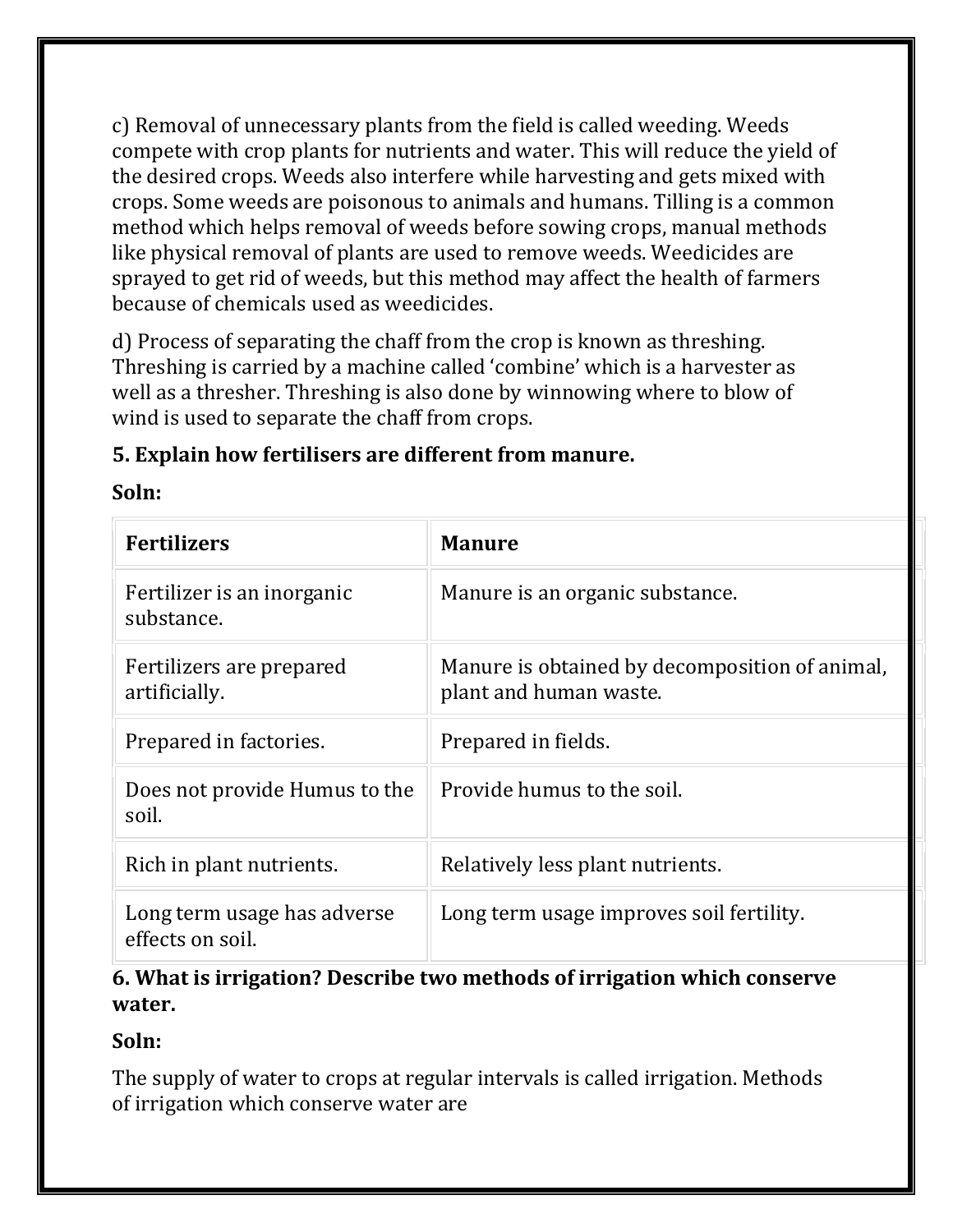a) Drip Irrigation: Here the water goes drop by drop directly into the roots this method is very useful as it conserves the water and also helps in avoiding weeds.

b) Sprinkler system: This method is in use in mainly uneven land where sufficient water is not available. The perpendicular pipes, having rotating nozzles on top, are joined to the main pipeline at regular intervals. When water is allowed to flow through the main pipe under pressure with the help of a pump, it escapes from the rotating nozzles. It gets sprinkled on the crop as if it is raining.

#### **7. If wheat is sown in the Kharif season, what would happen? Discuss.**

#### **Soln:**

Wheat crops may get destroyed if sown in Kharif season because of unfavourable temperature, pests and adaptable conditions for the plants to grow. Kharif come during the rainy season, hence it is not a wise idea to grow wheat in Kharif season.

#### **8. Explain how soil gets affected by the continuous plantation of crops in a field.**

#### **Soln:**

Plants require nutrients for their growth. Without optimum nutrients plants will die. Continuous plantation of crops results in depletion of certain nutrients like Nitrogen, Phosphorus, Potassium etc. This results in the decrease of yield due to loss of nutrients hence there should be a gap between crops in order to get a good yield.

#### **9. What are weeds? How can we control them?**

#### **Soln:**

In a field many other undesirable plants may grow naturally along with the crop. These undesirable plants are called weeds. Weeds can be controlled by methods called weeding. Tilling before sowing of crops helps in uprooting and killing of weeds, which may then dry up and get mixed with the soil. Weeds are also controlled by using certain chemicals, called weedicides.

#### **10. Arrange the following boxes in proper order to make a flow chart of sugarcane crop production.**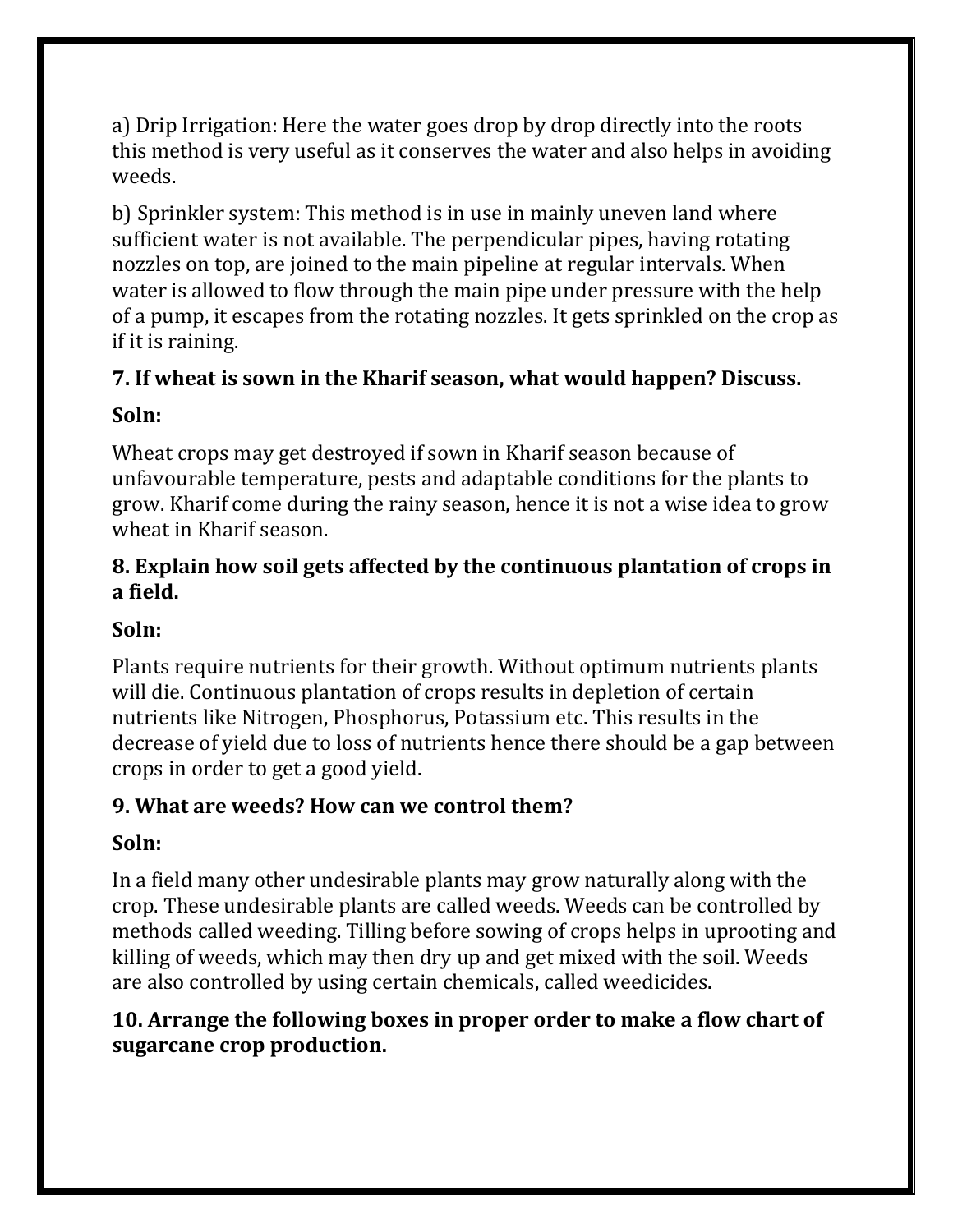

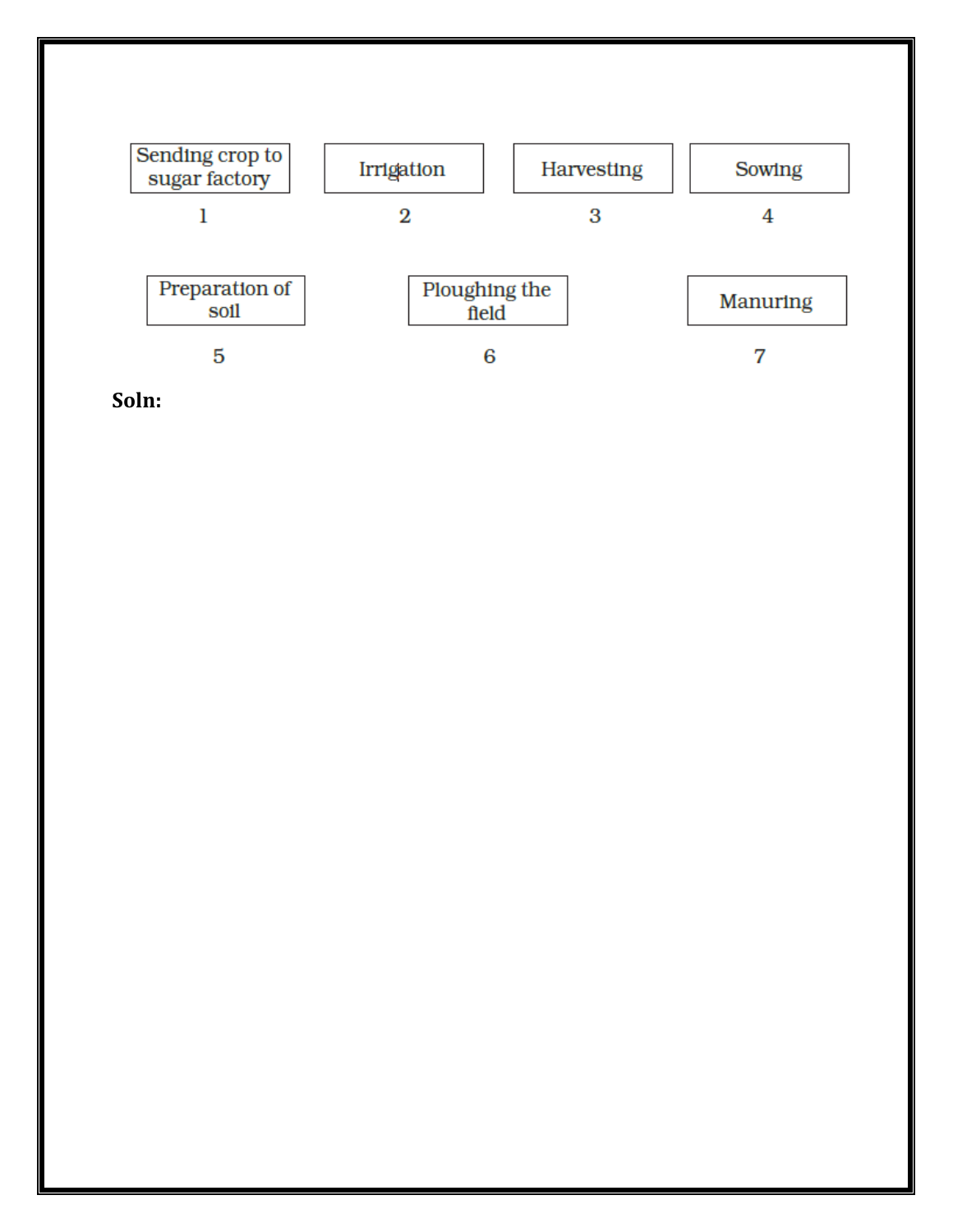

# **FLOW CHART OF SUGARCANE CROP PRODUCTION**

**11. Complete the following word puzzle with the help of clues given below.**

**Down**

- **1. Providing water to the crops.**
- **2. Keeping crop grains for a long time under proper conditions.**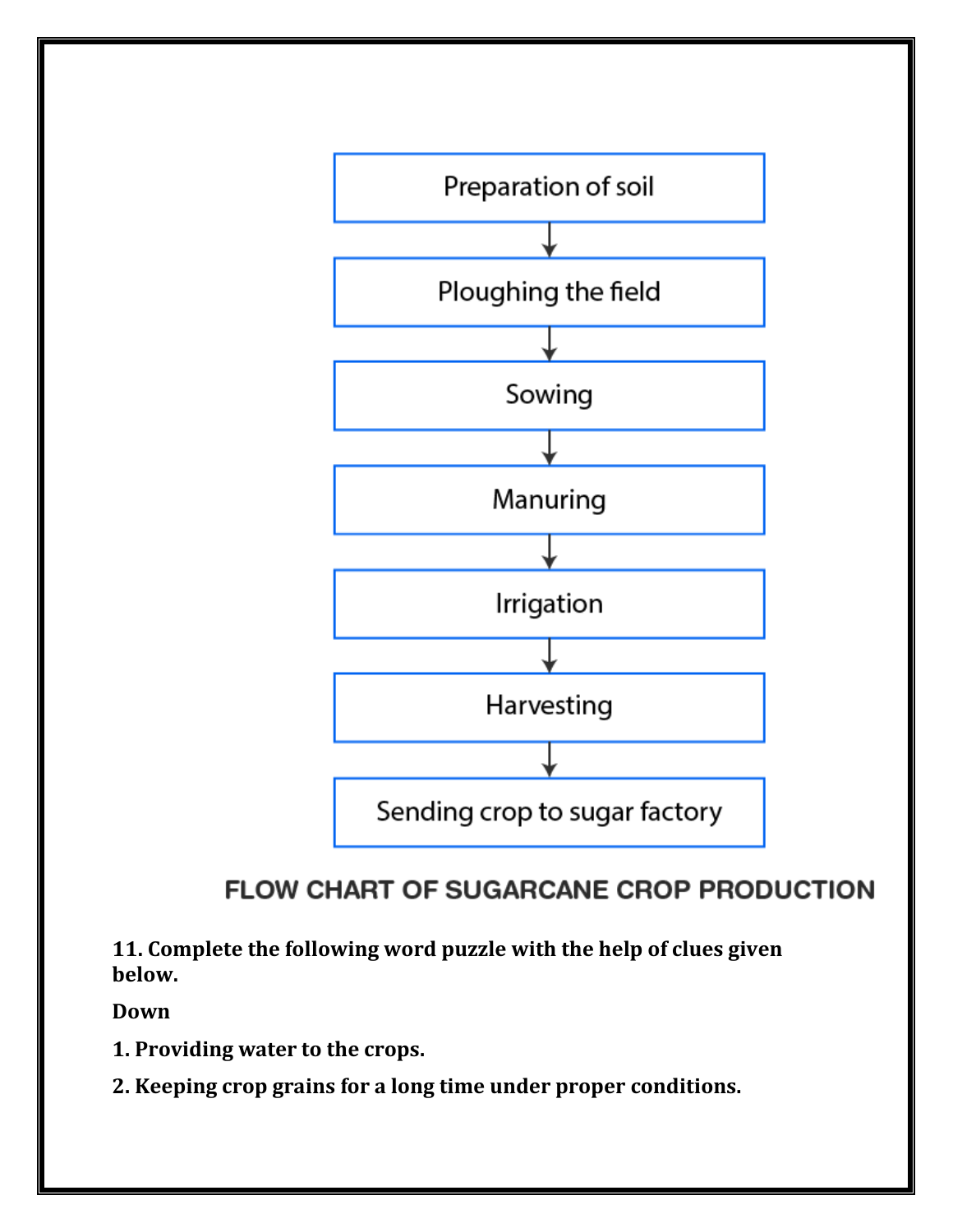**5. Certain plants of the same kind grown on a large scale.**

**Across**

**3. A machine used for cutting the matured crop.**

**4. A rabi crop that is also one of the pulses.**

**6. A process of separating the grain from chaff.**



**Soln:**